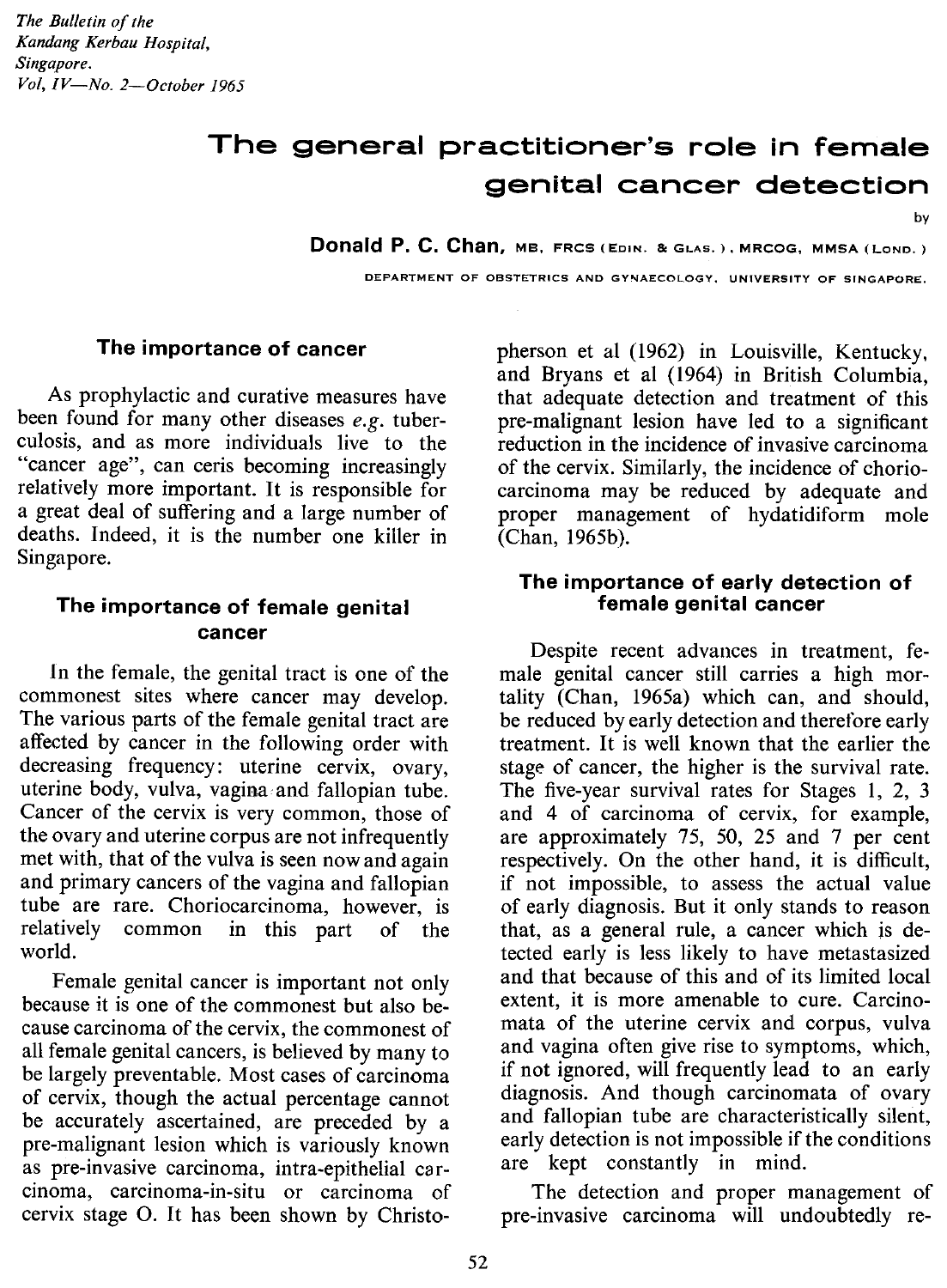duce the morbidity and mortality due to an invasive lesion. The morbidity and expense incurred by such preventive measures are more than compensated by the saving of many useful lives and that of even greater expenditure in the treatment of invasive carcinoma.

## **The importance of the general Practitioner's role in female genital cancer detection**

The general practitioner plays an important role in the early detection of female genital cancer. He is almost always the first person from whom advice is sought by a patient who notices some suspicious symptoms. If the significance of such symptoms has not been properly appreciated as they are often ascribed to "menopause", and if the patient has been reassured without any investigation, then an early case of female genital cancer may well have been missed. As he is usually the family doctor of the patient, his advice in regard to investigation, treatment and referral for specialist's attention will be more readily hearkened to. Furthermore, as a friend he can play an important part in the health education of his patients.

Attempts to establish general cancer detection centres have been made in U.S.A., Britain Australia and other parts of the world. Most of them have been found to be impractical because of the expense and the small segment of the population reached. It has been suggested that it is more feasible and practical to make each general practitioner's office a cancer detection unit and to place more of the onus of cancer-consciousness upon all doctors. Nothing spectacular, however, can be achieved until and unless facilities, such as cytological service and specialist's consultation, become readily available.

## **The general Practitioner's role**

First and foremost, the possibility of the presence of a female genital cancer in a patient, however good her general condition may be, should be kept constantly in mind.

Secondly, women should be made aware of the early symptoms of cancer of the genital tract, such as irregualr bleeding per vaginam especially if it is postmenopausal or postcoital.

The overanxious and introspective woman must, however, be handled with care, otherwise she may suffer unnecessarily from cancerphobia. Whilst it is believed by some that education in cancer recognition does more harm than good, the reverse must be true in our community where ignorance and superstition are so prevalent. Many of our patients simply do not seek any medical advice until they are extremely ill. And it is so important to emphasize to the lay public as well as to the medical profession that pain is conspicuous by its absence until the cancer has reached an advanced stage.

Thirdly, a detailed and careful history should be taken, paying particular attention on any unusual form of bleeding or discharge per vaginam. The age, parity and the presence of other symptoms and associated conditions such as diabetes mellitus and hypertension must be noted. And whilst vague abdominal discomfort and dyspepsia may be the first symptoms of ovarian carcinoma, it is important to remember that carcinoma of the ovary, carcinoma of the fallopian tube and carcinoma-in-situ of the cervix are characteristically asymptomatic.

Fourthly, a complete physical examination should be performed. The body weight and general condition of the patient must be noted. The legs should be examined for the presence of oedema and the neck, the left supraclavicular region in particular, the axillae and the groins for the presence of lymphadenopathy. The breasts should be palpated for any mass. Indeed, the patient should be instructed to palpate her own breasts for any lump, which, if discovered, should be reported. An abdominal examination should then be done for the presence of any abnormal mass, tenderness or free fluid. A speculum should be inserted, smears for cytological studies taken and the cervix and vaginal wall inspected. A vaginal examination, followed by a rectal one, should then be performed.

Finally, if there is any suspicion or doubt, the patient must be referred for specialist's advice.

Such a programme is certainly not foolproof, but it will certainly lead to the detection of many early cases of female genital cancer, especially that of carcinoma-in-situ of the cervix.